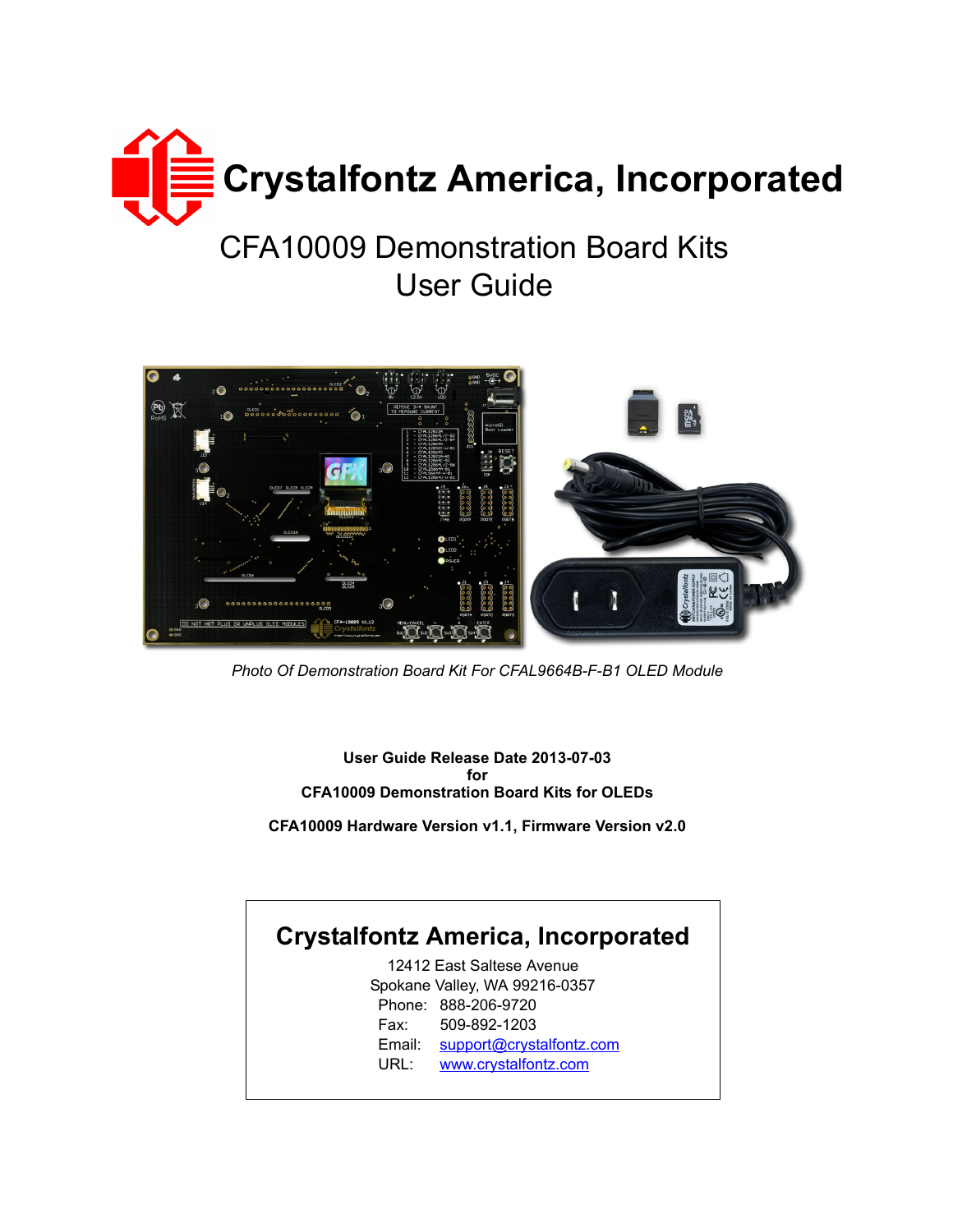#### **CFA10009 Family Data Sheet Revision History**

Data Sheet Release Date: 2013-07-03

- Added CFAL9664B-F-B1 to the list of modules that are compatible with the CFA10009 Demonstration Board.
- Deleted modules from the list that were discontinued. See a list of these modules in Part Change Notification [#10344](https://www.crystalfontz.com/news/pcn.php?id=10344).
- Deleted modules from the list that were not sold on our website.
- Update external URLs to best locations.
- Updated User Guide formatting and content to current guide template standards, including the CARE AND [HANDLING PRECAUTIONS \(Pg. 6\)](#page-5-0).

| 2010-12-10 | Current Data Sheet version: v1.1<br>In the table listing CFA10009 Kit Configurations,<br>$\bullet$ Added CFAL12832C-B-B1.<br>$\bullet$ Deleted modules in the series CFAL12864Z-xxx-B6xx. These<br>modules are not available and/or do not work with the<br>CFA10009 Demonstration Board. |  |
|------------|-------------------------------------------------------------------------------------------------------------------------------------------------------------------------------------------------------------------------------------------------------------------------------------------|--|
| 2009-06-25 | Data Sheet version: v1.0<br>New Data Sheet.                                                                                                                                                                                                                                               |  |

#### **Hardware and Firmware Revisions**

For information about firmware and hardware revisions for the CFA10009 Demonstration Board, see Part Change Notifications (PCNs) under the Notices tab on the website page for the kit part number.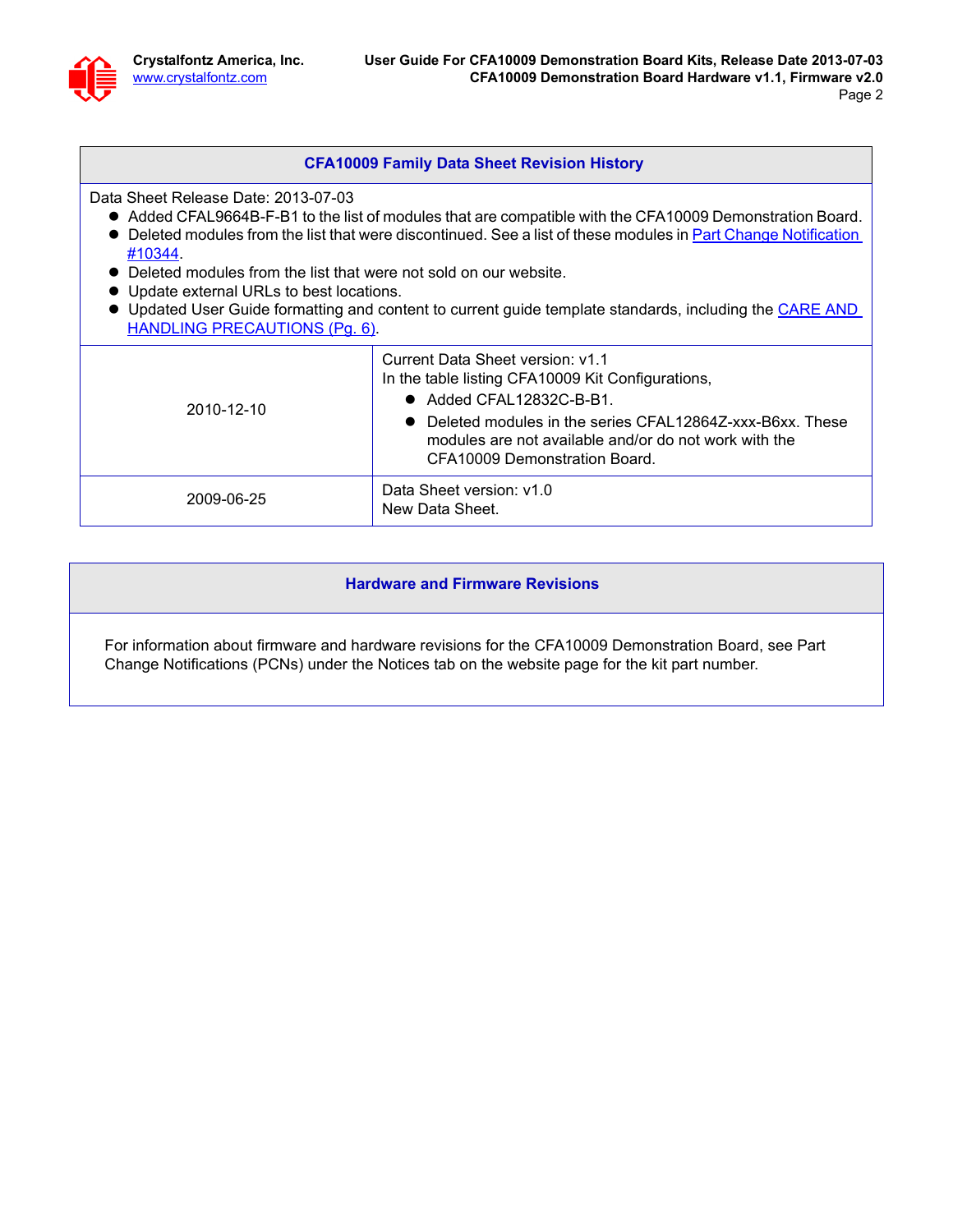#### **The Fine Print**

Certain applications using Crystalfontz America, Inc. products may involve potential risks of death, personal injury, or severe property or environmental damage ("Critical Applications"). CRYSTALFONTZ AMERICA, INC. PRODUCTS ARE NOT DESIGNED, INTENDED, AUTHORIZED, OR WARRANTED TO BE SUITABLE FOR USE IN LIFE-SUPPORT APPLICATIONS, DEVICES OR SYSTEMS OR OTHER CRITICAL APPLICATIONS. Inclusion of Crystalfontz America, Inc. products in such applications is understood to be fully at the risk of the customer. In order to minimize risks associated with customer applications, adequate design and operating safeguards should be provided by the customer to minimize inherent or procedural hazard. Please contact us if you have any questions concerning potential risk applications.

Crystalfontz America, Inc. assumes no liability for applications assistance, customer product design, software performance, or infringements of patents or services described herein. Nor does Crystalfontz America, Inc. warrant or represent that any license, either express or implied, is granted under any patent right, copyright, or other intellectual property right of Crystalfontz America, Inc. covering or relating to any combination, machine, or process in which our products or services might be or are used.

All specifications in Data Sheets and on our website are, to the best of our knowledge, accurate but not guaranteed. Corrections to specifications are made as any inaccuracies are discovered.

Company and product names mentioned in this publication are trademarks or registered trademarks of their respective owners.

Copyright © 2013 by Crystalfontz America, Inc., 12412 East Saltese Avenue, Spokane Valley, WA 99216-0357 U.S.A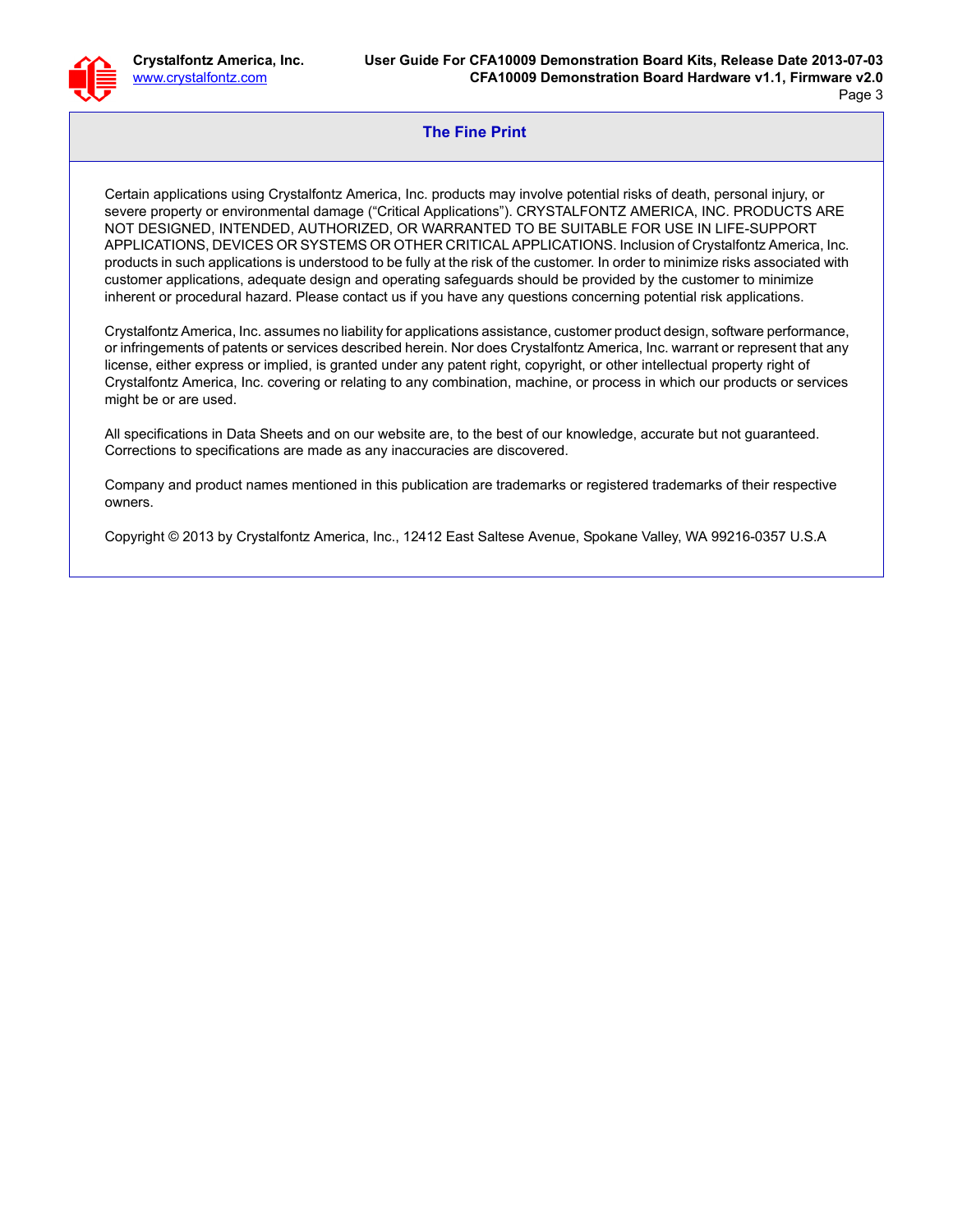# **QUICK START**

The CFA10009 demonstration board is shipped with one of two compatible OLED modules (CFAL12864C-Y-B1 or CFAL9664B-F-B1) installed and tested. Simply plug the power supply (included) into an AC outlet. The CFA10009 will initialize and turn on the display, then run the demonstration script from the included microSD card.

# **INTRODUCTION**

The CFA10009 Demonstration Board Kits have everything you need to easily demonstrate and experiment with one of the two compatible Crystalfontz OLED modules (CFAL12864C-Y-B1 or CFAL9664B-F-B1). The kits can also be used as a reference for your designs that use these modules.

You can easily modify the miniBASIC scripts and bitmaps on the microSD card to make your own test screens, or even to model user interface functions. All that is needed is the included microSD USB reader, a [text editor](http://en.wikipedia.org/wiki/Comparison_of_text_editors) (for example, Notepad), an *image editor* (for example, MS Paint), and a simple, open-source format conversion utility (*Image2Code*) that we offer free of charge.

Beyond demonstrations, the CFA10009 allows you to easily measure current of the different portions of the circuit under operation.

The schematic, bill of materials, and even the PCB layout is available to download from our website. As always, no registration is required. Since the design materials are available before purchase, there is no risk of being "surprised" late in the design.

The CFA10009 is preprogrammed with a microSD boot loader. You can load our simple C example code, the miniBASIC interpreter, or build your own application for the CFA10009's versatile Atmel **ATMEGA2561-16AU** microcontroller using [Atmel Studio](http://www.atmel.com/dyn/Products/tools_card.asp?tool_id=2725) and [WinAVR,](http://sourceforge.net/projects/winavr/) both free.

The board has a JTAG port for more advanced programming and debugging. All the ports are on 0.1" centers so you can connect them to anything you need. The CFA10009 is so versatile that you may want to use it as a base development platform for your projects.

### **KIT CONFIGURATIONS**

| <b>OLED Module</b> | <b>With This</b><br><b>Controller</b> | <b>Order This</b><br><b>Demonstration Board Kit</b> |
|--------------------|---------------------------------------|-----------------------------------------------------|
| CFAL9664B-F-B1     | Solomon SSD1332                       | DMOL9664BFB1                                        |
| CFAL12864C-Y-B1    | Solomon SSD1305                       | DMOL12864CYB1                                       |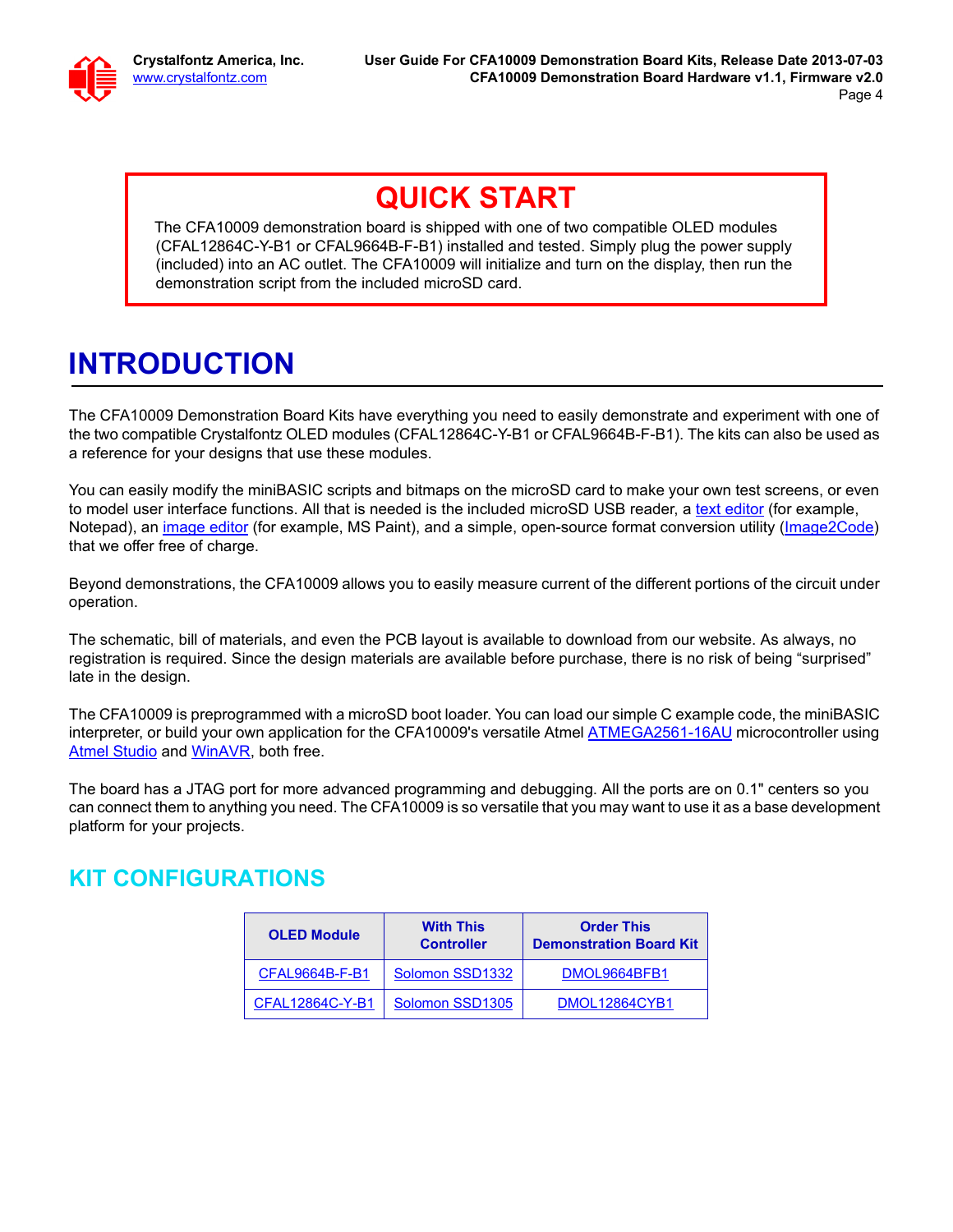### **CONTENTS OF DEMONSTRATION BOARD KIT**

- CFA10009 Demonstration Board (PCB).
- □ Installed OLED module of your choice. (Selected at time of ordering. See choices in the table above.)
- □ 110 VAC Power adapter.
- $\Box$  MicroSD memory card loaded with BASIC demonstration program and bitmap images.
- □ USB reader for the microSD memory card.

# **HOW TO MAKE A CUSTOM DEMONSTRATION**

The CFA10009 is programmed with firmware that will read a BASIC program file from the microSD memory card. The BASIC program can read bitmap image files from the microSD memory card and display them on the OLED module. The BASIC program can also read the four demonstration board buttons and change the brightness settings.

By using the USB reader, a text editor, and a graphic conversion utility (provided), you can customize the demonstration to include your own bitmap images. The large capacity of the microSD card allows you to create complex demonstrations.

For the most recent version of sample script and sample image for customizing the demonstration, download the zipped folder on the modules' website page [\(CFAL9664B-F-B1](http://www.crystalfontz.com/product/CFAL9664BFB1#docs) and [CFAL12864C-Y-B1](http://www.crystalfontz.com/product/CFAL12864CYB1#docs)).

### **LOADING A CUSTOM HEX FILE**

The CFA10009 Demonstration Board Kit is shipped with the miniBasic-AVR interpreter loaded into the microcontroller Atmel ATMEGA2561's flash memory.

If you want to load our simple demonstration or your own program, simply name the hex file "cfa10009.hex" and copy it into the root the directory of the microSD card. When the CFA10009 boots, the boot loader will program the ATMEGA2561's flash with "cfa10009.hex" and then execute it.

*Acknowledgement Note:* The miniBASIC-AVR is a derivative of Minibasic by [Malcolm McLean \(a.k.a bgy1mm\)](http://www.lulu.com/spotlight/bgy1mm). The miniBASIC-AVR also includes the **EFSL embedded filesystems library**.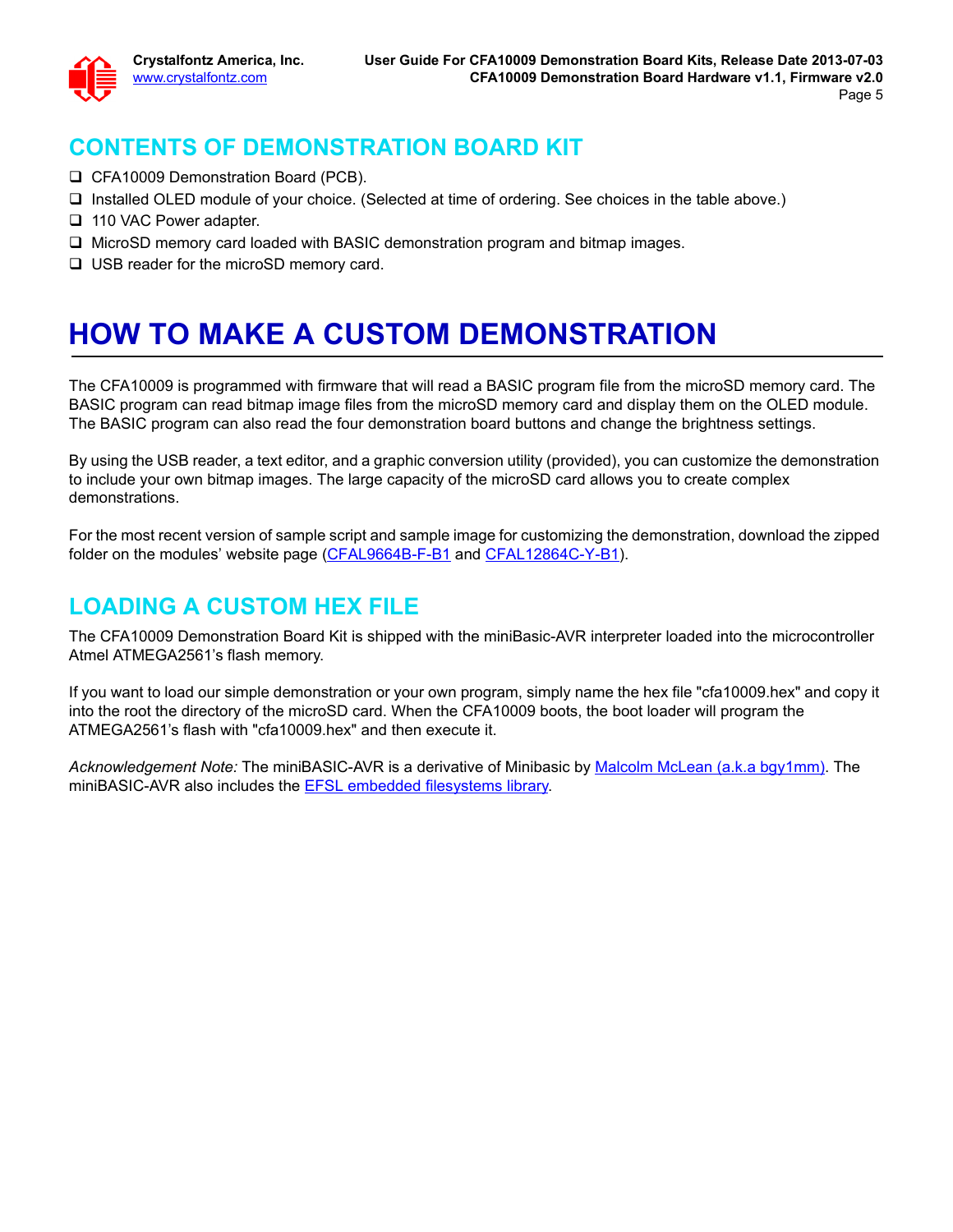

# **HARDWARE DESIGN INFORMATION**

## **BLOCK DIAGRAM**



#### **CONTENTS OF HARDWARE DESIGN FOLDER**

The zipped folder on the CFA10009 website page includes the complete [hardware design files](http://www.crystalfontz.com/product/CFA10009.html#docs) for the CFA10009 Demonstration Board.

- □ Schematic.
- **Q** PCB layout.
- $\Box$  Bill Of Materials (BOM) as an XLS spreadsheet.
- $\square$  Simple OLED initialization code and bitmap display code.

The schematic and PCB layout were created with CadSoft EAGLE. EAGLE is a capable and low-cost electrical CAD system. You can download a freeware light edition of EAGLE from <www.cadsoftusa.com> to load, view, and print the schematic and layout files

# <span id="page-5-0"></span>**CARE AND HANDLING PRECAUTIONS**

*The kit is sold with a module mounted on it. If you attempt to modify the board to work with other modules, the warranty is void. Do not disassemble or modify the CFA10009 Demonstration Board Kit.* 

For optimum operation of the module and demonstration board and to prolong their life, please follow the precautions below. Please also read the Care and Handling Precautions in the Data Sheets for the OLED modules.